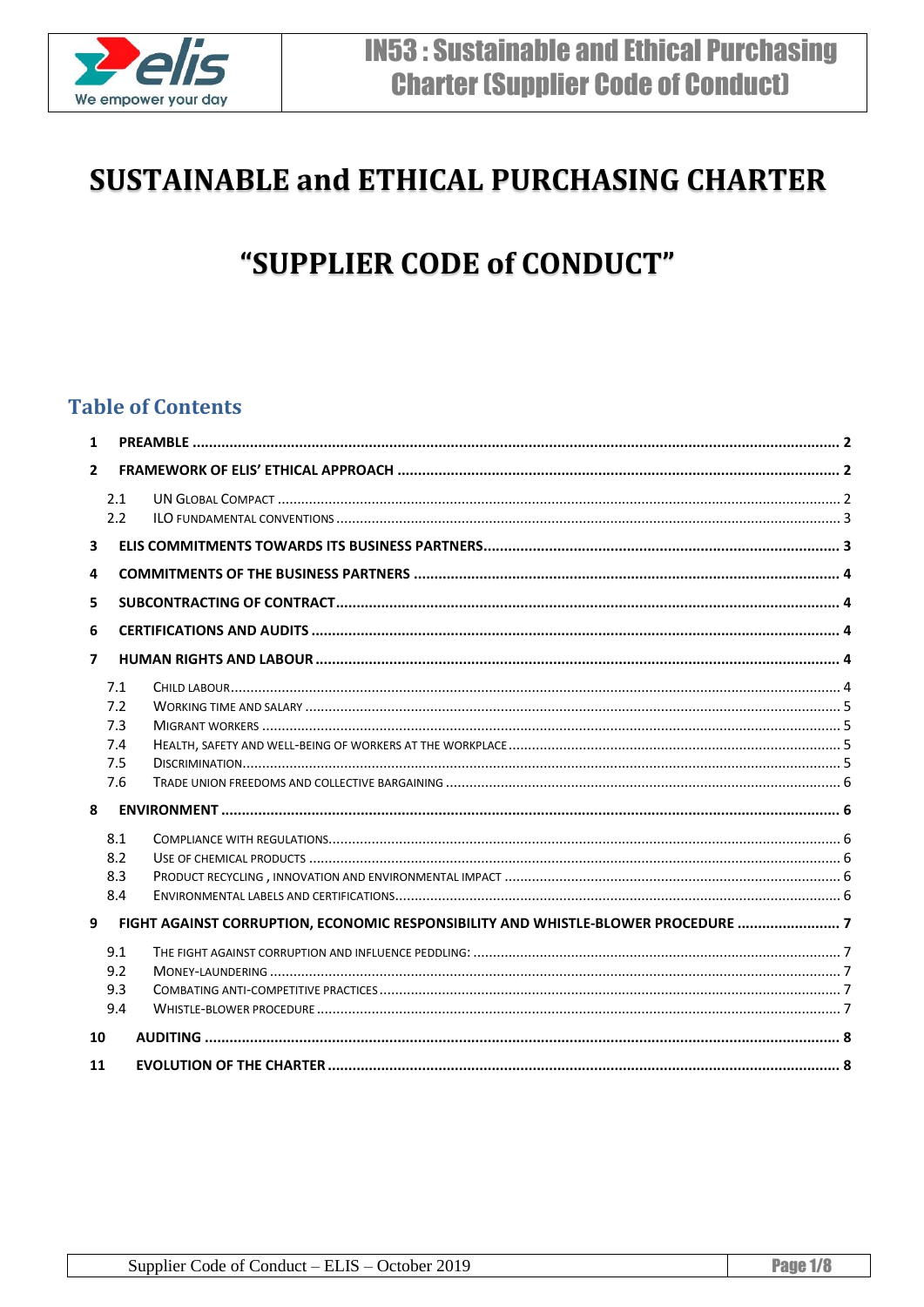

## <span id="page-1-0"></span>**1 Preamble**

Elis has been building its success and growth based on key values: respect for others, exemplary behaviour, integrity and responsibility. These key values have always been the DNA of Elis and are a frame of reference guiding actions and inspiring choices of Elis.

Those key values are part of a larger framework which is also recognized and applied by Elis; consisting in the United Nations (UN) Universal Declaration on Human Rights, the United Nations Convention on the Rights of the Child, the European Convention on Human Rights, the United Nation Global Compact, which Elis has joined in 2006 and the International Labour Organization (ILO) fundamental conventions.

In that respect, Elis is committed to be an ethical and responsible company, to limit environmental impacts and to promote the highest standards of integrity. This approach is fully reflected by Elis in its Code of Ethics.

Elis intends to fully associate its suppliers, manufacturers, subcontractors, licensees and distributors, regardless of the product or service provided (hereinafter referred to as "Business Partner" or "Business Partners"), with this approach and these values. The hereinafter Sustainable and Ethical Purchasing Charter (also referred to as the "Charter" or as the "CoC" or as the "Code" or as the "Code of Conduct") formalizes the requirements and the expectations from Elis towards all of its Business Partners.

Elis requires from its Business Partners that they will conform to requirements and adhere to expectations that are formally set through this Code of Conduct. Should Business Partners identify any gap between the hereinafter Code and their current practices, they are invited to contact their contact in Supplier quality organization in order to define and agree on a mitigation plan. In case a Business Partner would deliberately not respect the current Code, Elis would consider this as a breach to Business Partner's obligations, which could lead to a stop of contractual relationship between Business Partner and Elis, regardless of any further penalties that might be applied to Business Partner.

## <span id="page-1-1"></span>**2 Framework of Elis' ethical approach**

#### <span id="page-1-2"></span>**2.1 UN Global Compact**

As a member of UN Global Compact (UNGC) initiative since 2006, Elis endorses the UNGC ten principles aimed at ensuring responsibility for Human Rights, Labour, protection of Environment and fight against Corruption.

UNGC ten principles:<https://www.unglobalcompact.org/what-is-gc/mission/principles>

#### **2.1.1 Human Rights**

[Principle 1:](https://www.unglobalcompact.org/what-is-gc/mission/principles/principle-1) Businesses should support and respect the protection of internationally proclaimed human rights; and

[Principle 2:](https://www.unglobalcompact.org/what-is-gc/mission/principles/principle-2) make sure that they are not complicit in human rights abuses.

#### **2.1.2 Labour**

[Principle 3:](https://www.unglobalcompact.org/what-is-gc/mission/principles/principle-3) Businesses should uphold the freedom of association and the effective recognition of the right to collective bargaining;

[Principle 4:](https://www.unglobalcompact.org/what-is-gc/mission/principles/principle-4) the elimination of all forms of forced and compulsory labour;

[Principle 5:](https://www.unglobalcompact.org/what-is-gc/mission/principles/principle-5) the effective abolition of child labour; and

[Principle 6:](https://www.unglobalcompact.org/what-is-gc/mission/principles/principle-6) the elimination of discrimination in respect of employment and occupation.

#### **2.1.3 Environment**

[Principle 7:](https://www.unglobalcompact.org/what-is-gc/mission/principles/principle-7) Businesses should support a precautionary approach to environmental challenges;

[Principle 8:](https://www.unglobalcompact.org/what-is-gc/mission/principles/principle-8) undertake initiatives to promote greater environmental responsibility; and

[Principle 9:](https://www.unglobalcompact.org/what-is-gc/mission/principles/principle-9) encourage the development and diffusion of environmentally friendly technologies.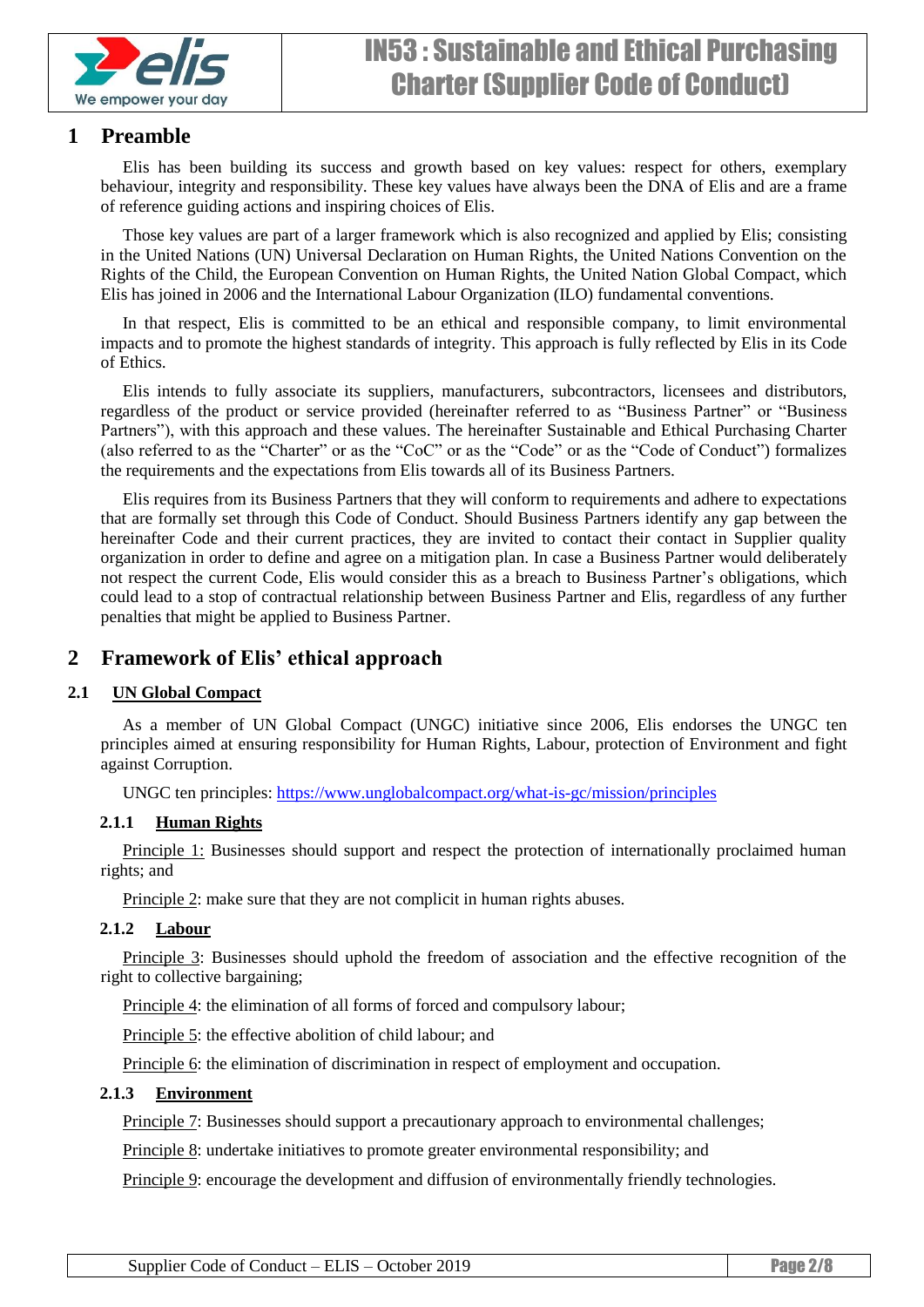

#### **2.1.4 Anti-Corruption**

[Principle 10:](https://www.unglobalcompact.org/what-is-gc/mission/principles/principle-10) Businesses should work against corruption in all its forms, including extortion and bribery.

#### <span id="page-2-0"></span>**2.2 ILO fundamental conventions**

Elis also adheres to the ILO eight fundamentals conventions (available at following link: [https://www.ilo.org/global/standards/introduction-to-international-labour-standards/conventions-and](https://www.ilo.org/global/standards/introduction-to-international-labour-standards/conventions-and-recommendations/lang--en/index.htm)[recommendations/lang--en/index.htm](https://www.ilo.org/global/standards/introduction-to-international-labour-standards/conventions-and-recommendations/lang--en/index.htm) )

Prohibition of forced labour (conventions 29 and 105)

Prohibition of child labour (conventions 138 and 182)

Elimination of employment and professional discrimination (conventions 100 and 111)

Freedom of association and Protection of the right to organize Conventions (convention 87)

Right to organize and collective bargaining (convention 98)

## <span id="page-2-1"></span>**3 Elis commitments towards its Business Partners**

Elis considers its relationship with its Business Partners is not limited to the purchase of goods and services but is also a key to success over the long-term and customer satisfaction.

As a consequence, each Elis employee who has any contact with Business Partners must:

- help Business Partners of Elis to meet Elis's expectations;
- respect the Business Partner's independence and identity;
- protect confidential information of Business Partners of Elis and undertake to protect the personal data of these Business Partners in accordance with applicable regulations;
- prevent personal interest from influencing his actions and decisions
- act in the interests of Elis and the respect of the business relationship.

Managers and Heads of the Purchasing and Procurement Department must also:

- Ensure Elis objectively chooses its Business Partners (on the basis of criteria such as cost, quality and delivery times, and in accordance with the content and spirit of this Charter), treats them fairly and in compliance with tendering procedures for each significant purchase;
- ensure that the Business Partners are paid in accordance with the term of payment as contractually agreed (provided that they have fulfilled their obligations) and in compliance with the regulations in force
- whenever they visit a business partner, explain Elis's business and values to the employees (at least to the heads of departments), value the work provided by the said employees and respect any Business Partners' employees with whom they are in contact;
- strive as much as possible to build a long-term relationships with Business Partners;
- find, in the relationship with each Business Partner, a synergetic partnership profitable to both parties by seeking cost saving understanding that such a seeking cost saving shall be shared equally between Business Partner and Elis;
- ensure that none of the Business Partners of Elis are in a situation of excessive economic dependence with Elis (more than 30% of consolidated group turnover generated with Elis). In such a case, alert such a business partner to this situation and consider together the actions to be implemented accordingly;
- provide Business Partners with a maximum amount of estimative information during the term of the contract and do their best efforts to place regular monthly orders for similar volumes whenever possible, in order to facilitate the business partner's stock management;
- warrant that stocks of textiles and other products built up by the business partner at Elis request will be acquired, when this has been contractually agreed;
- be attentive to financial transactions carried out to detect any money laundering, in accordance with the applicable national laws, through measures such as checking the country of origin of the funds, the location of the concerned bank, or the possible inscription on a "blacklist".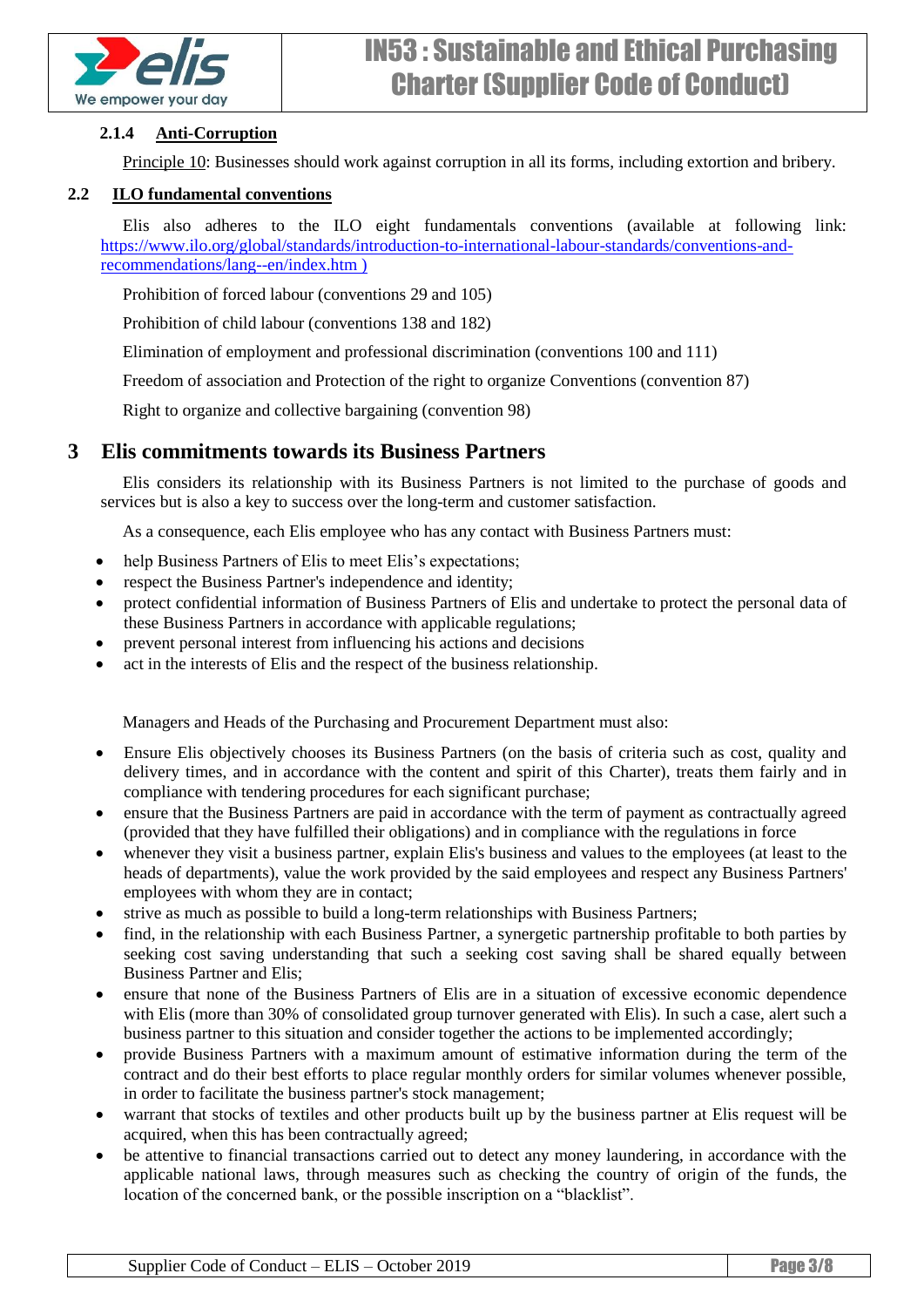

## <span id="page-3-0"></span>**4 Commitments of the Business Partners**

Elis asks each of its Business Partners to commit to responsible trading and ethical practices, particularly through this Code of Conduct, either as an attachment to the purchasing agreement entered into between Elis and its Business Partner or as a standalone document where requested by Elis.

Elis' Business Partners must undertake to:

- ensure a chain of trust between every single actor, abide by this Charter and more generally, the principles and commitments outlined in the said Charter, through the implementation of information and awareness raising, as well as reference frameworks on ethics and integrity, with its own business partners;
- subscribe to the principles and commitments contained in this Charter and make every effort to ensure respect for the said Charter by their own business partners;
- authorize Elis or any external service providers mandated by Elis to carry out audits and if necessary implement the required action plans.

By signing this Charter, Business Partners agree that compliance with the rules and recommendations set out herein constitutes an essential element of the business relationship.

Any Business Partner who fails to comply with these principles and commitments will be liable to Elis for any damage suffered as a consequence to Elis' reputation, image or interests, and will be liable to Elis for any regulatory or criminal consequences related to such failure.

Whatever the quality and competitiveness of its goods and/or services, such a business partner may also be excluded from an invitation of tenders. Besides which, Elis may immediately terminate its business relationship with such a Business Partner.

## <span id="page-3-1"></span>**5 Subcontracting of contract**

Elis prohibits its Business Partners from subcontracting all or part of any contract that is assigned to them without prior written consent from Elis. Should subcontracting be consented, the initial Business Partner will retain full responsibility and liability to ensure that its subcontractors comply with the Charter.

## <span id="page-3-2"></span>**6 Certifications and audits**

Elis encourages its Business Partners to comply with certifications to demonstrate their conformity towards international standards. Following norms are recommended and valued by Elis:

- ISO9001 certification for Quality Management Systems
- ISO14001 for Environmental Management
- ISO50001 for Energy Management
- ISO26000 or SA8000 for Corporate and Social Responsibility (CSR)

## <span id="page-3-3"></span>**7 Human rights and labour**

#### <span id="page-3-4"></span>**7.1 Child labour**

Elis condemns all forms of child labour and watches over compliance with all social standards applicable under labour laws in each country where it is present, as well as with major international texts.

Specifically, Elis Business Partners cannot employ and/or hire any person under the legal minimum age provided for by law in force locally, or who have not completed compulsory schooling and, in any case, must not employ and/or hire any person under the age of fifteen (15).

Further, Business Partners are prohibited from employing and/or hiring any person under the age of eighteen (18) to carry out any dangerous work or to work at night.

Beyond full compliancy with UNGC principle 4 and 5, some Business Partners may face situations where apprentices might be part of Business Partners workforce. Such a situation might be validated only provided that apprentices work does not have a detrimental effect on their health, safety or education, provided that the national laws authorise this, and provided that apprentices are assigned a tutor within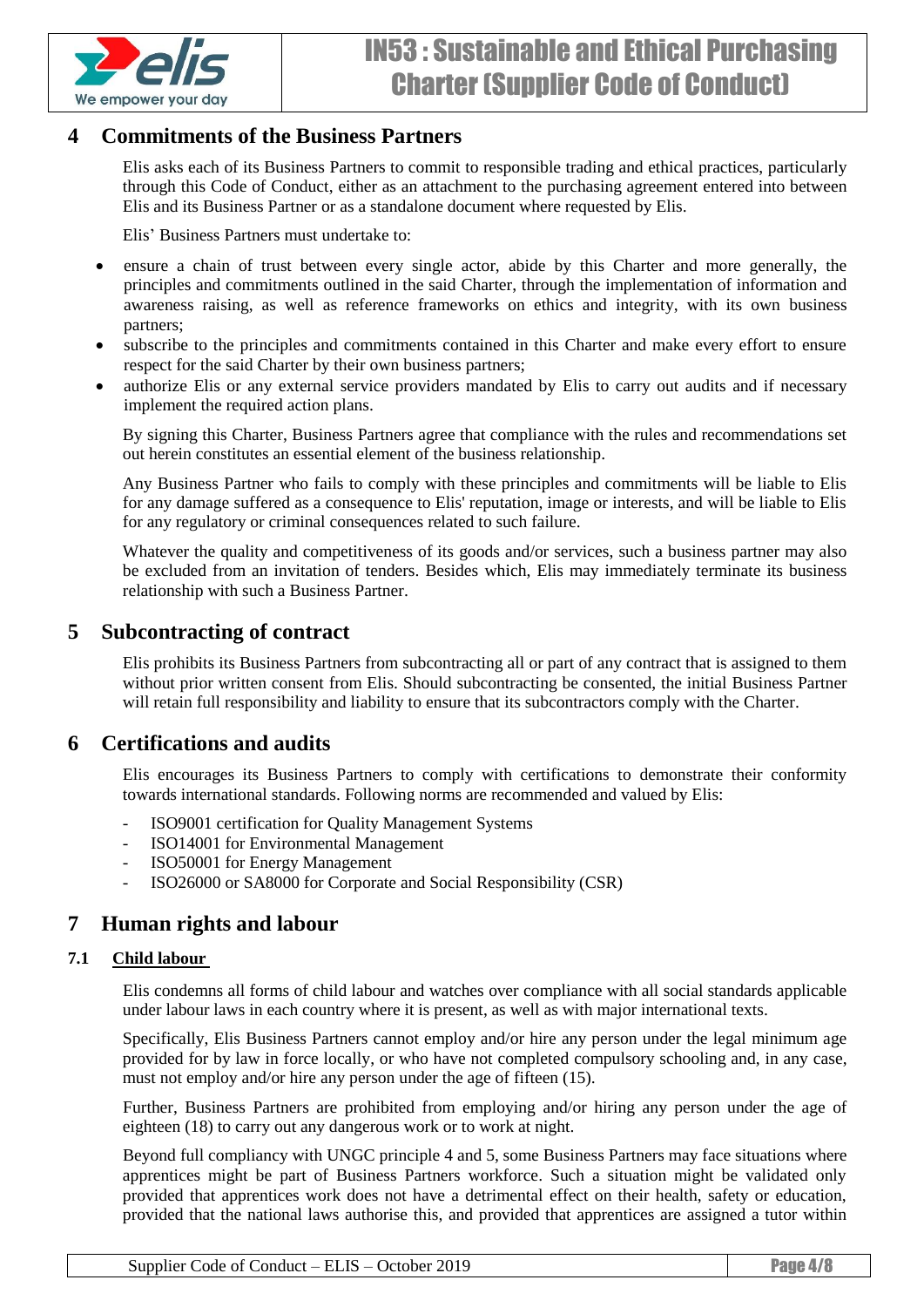

the Business Partner or its subcontractor (subject subcontracting was priory consent from Elis by virtue of section 5 above).

#### <span id="page-4-0"></span>**7.2 Working time and salary**

Business Partners must comply with the laws in force in their country.

Business Partners must ensure that their employees have adequate working time, overtime, rest periods throughout the day and number of days' paid leave according to the national regulation.

Business Partners must ensure that employees do not work more than forty-eight (48) hours a week, and have at least one (1) free day per week, subject to any national regulation that is stricter.

Employees may work a maximum of twelve (12) additional hours per week, on a voluntary basis and in compliance with the national laws.

Business Partners undertake to pay their employees a regular salary in accordance with the employment contract signed and without withholding pay on the basis of productivity levels or as a disciplinary measure or punishment. Individual or collective productivity/quality bonuses are possible.

Pay levels should comply with the laws of the country and Business Partners should regularly pay social contributions and taxes.

Elis encourages Business Partners to set up medical insurance cover and pension plans when the country does not have statutory sickness and pension schemes.

Compliance with laws on working time and salaries must be traceable and evidence must be shared upon request.

#### <span id="page-4-1"></span>**7.3 Migrant workers**

No clandestine worker under the laws of any country is acceptable.

#### <span id="page-4-2"></span>**7.4 Health, safety and well-being of workers at the workplace**

Business Partners must ensure that their workplace is compliant with their national health and safety regulation. Business Partner is also responsible to ensure that its business activity will not harm the health and safety of their employees, subcontractors or any other person involved the neighbouring population or users of the products.

Any task or activity that may be dangerous must be properly supervised and any measure to eliminate or reduce the risk must be implemented, including but not limited to, availability of proper personal protective equipment for employees, securing of machines or other equipment used for production purposes with the proper safety features to avoid injury.

Fire protection, firefighting equipment and presence of emergency exits, all of them compliant with national regulation, must exist and be clearly identified. Business Partners must provide employees with training on evacuation procedures in the event of a fire according to the national regulation and at least once a year, through fire drills.

Business Partners must ensure that premises are equipped with an adequate number of clean toilet/washroom facilities, separated by gender.

Business Partners must provide their employees with access to drinking water, the quality of which being validated by an official authority.

#### <span id="page-4-3"></span>**7.5 Discrimination**

Business Partners must fight all types of discrimination, in particular any discrimination based on gender, origin, religion or political affiliation.

Elis will ensure, in particular, that:

- There is no discrimination against religious minorities;
- The emancipation of women through work is encouraged.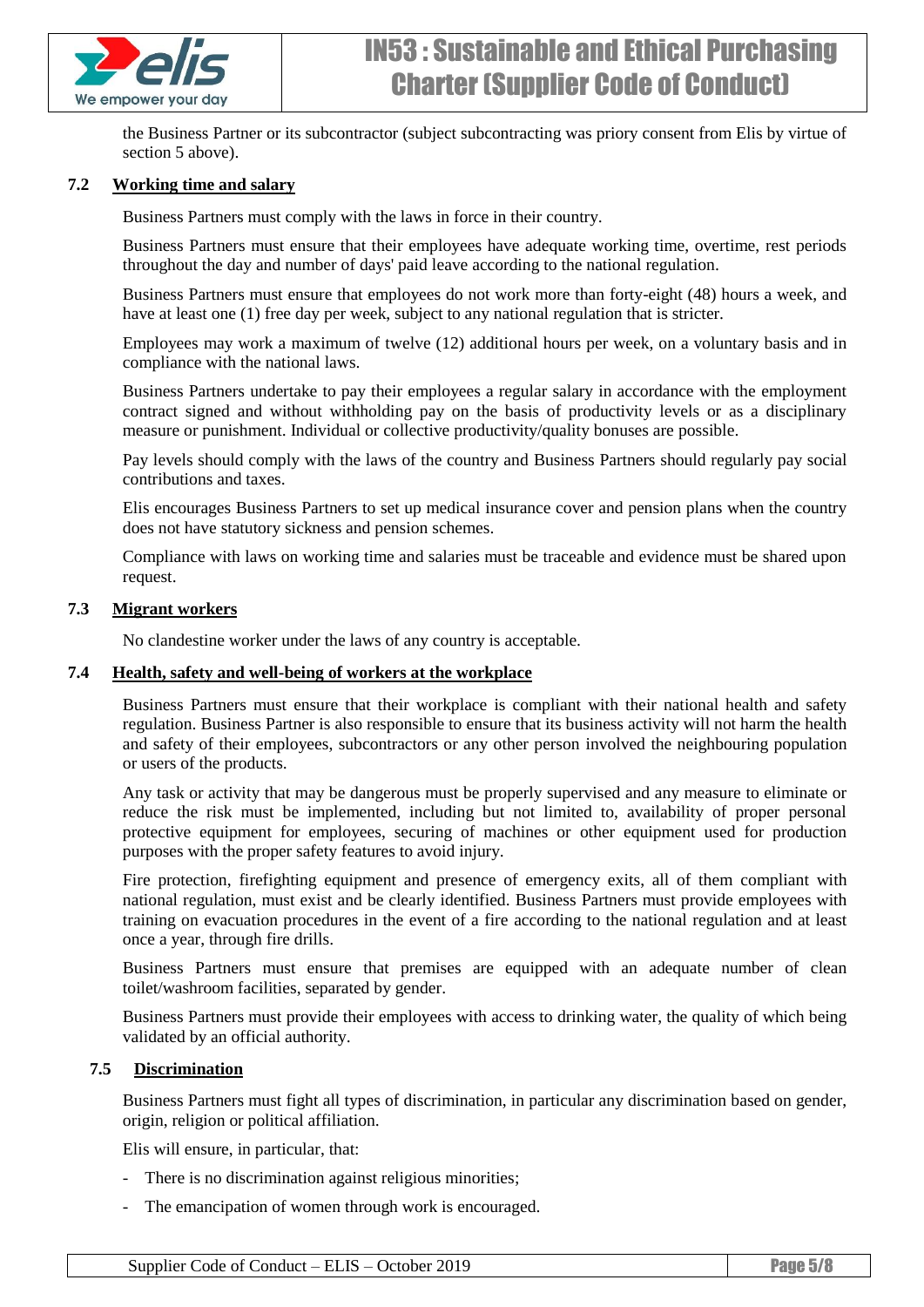

Elis also encourages Business Partners to hire disabled employees.

#### <span id="page-5-0"></span>**7.6 Trade union freedoms and collective bargaining**

Business Partners must comply with the laws in force in their country in relation to these fields.

Elis believes that labour-management dialogue and the involvement of employees and their representatives is a key part of company management, and encourages its Business Partners to develop these principles.

### <span id="page-5-1"></span>**8 Environment**

#### <span id="page-5-2"></span>**8.1 Compliance with regulations**

Business Partners must comply with international, national and local environmental regulations; they must hold the necessary permits and authorisations to operate their businesses and must comply with all requirements in terms of air, soil, water and noise pollution, use, storage and import of any chemical product.

Elis Business Partners shall undertake to provide products complying with the European REACH regulation 1907/2006 dated 18 December 2006, and to provide Elis whenever requested with all information relating to substances listed in the REACH convention that may be contained in the products supplied. This requirement applies to each product delivered in countries in which the European REACH regulation applies.

Elis Business Partners of electrical and electronical equipment must obtain RoHS (Restriction of hazardous substances) certification for all electrical and electronical equipment delivered, and provide Elis whenever requested with all information related to this certification.

Upon request, Elis may ask its Business Partners to provide assessment of their products against SIN List [\(https://chemsec.org/sin-list/\)](https://chemsec.org/sin-list/) or any other generally admitted list of chemical products.

#### <span id="page-5-3"></span>**8.2 Use of chemical products**

Irrespective of the national laws, all chemical products must be stored on an appropriate surface (such as cement) with no drainage holes, which are protected by a retention system. If chemical products are stored outside, they must also be stored appropriately.

#### <span id="page-5-4"></span>**8.3 Product recycling , innovation and environmental impact**

In order to promote sustainable development, Business Partners shall be able to provide Elis with products that are recyclable and recoverable at the end of their lifespan. Upon request, Business Partners must provide Elis with information about environmental impact on of their business.

Business Partners shall offer Elis products and services that will enable the Group to reduce its direct environmental impact (such as its energy consumption) either through product design, production or packaging and transportation.

#### <span id="page-5-5"></span>**8.4 Environmental labels and certifications**

Elis encourages its Business Partners to comply with international standards or norms related to environmental assessment and certification for the product they process or produce.

Elis Business Partners of textile products shall obtain Oeko-Tex® standard-100 certification for all textile products delivered. Elis furthermore encourages Business Partners to use following labels or standards whenever possible in their own operations.

- EU Ecolabel [\(http://ec.europa.eu/environment/ecolabel/\)](http://ec.europa.eu/environment/ecolabel/) and Nordic Swan [\(https://www.nordic](https://www.nordic-ecolabel.org/)[ecolabel.org/\)](https://www.nordic-ecolabel.org/) for environmental friendly design and/or use of products;
- Fairtrade [\(https://www.fairtrade.net/\)](https://www.fairtrade.net/) certification through Flo-CERT [\(https://www.flocert.net/\)](https://www.flocert.net/) and BCI [\(https://bettercotton.org/\)](https://bettercotton.org/) label for products containing cotton or Business Partners involved in the cotton processing;
- GOTS [\(https://www.global-standard.org/\)](https://www.global-standard.org/) certification for products containing organic fibers.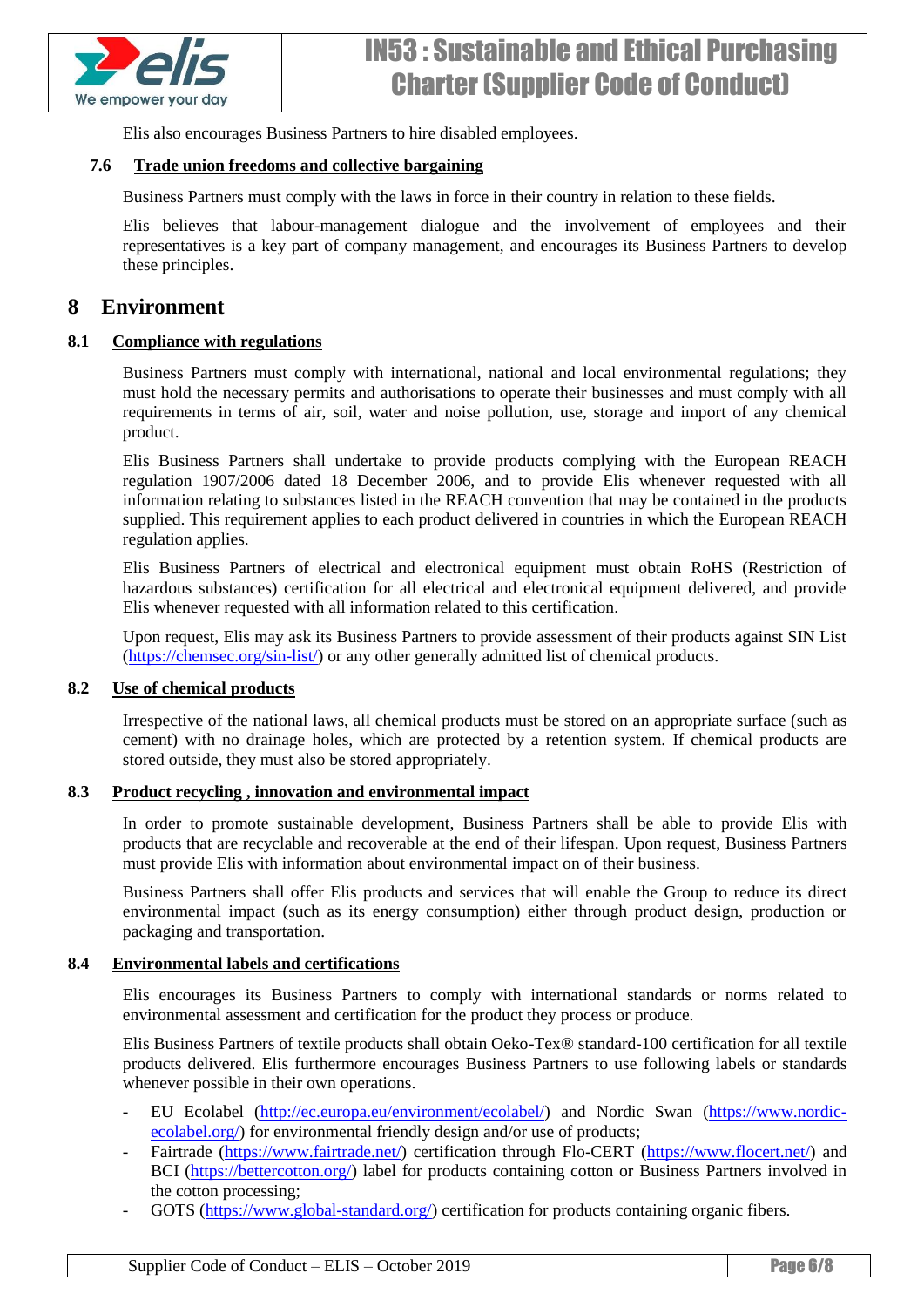

## <span id="page-6-0"></span>**9 Fight against corruption, economic responsibility and whistle-blower procedure**

#### <span id="page-6-1"></span>**9.1 The fight against corruption and influence peddling:**

Elis applies a zero-tolerance principle throughout the entire Group when it comes to the fight against corruption, including extortion and bribery, whether active or passive, public or private. The Group strongly condemns any form of corruption, bribery and influence peddling.

In this context, Elis expects from its Business Partners and subcontractors, as well as their own contractors, to fight against corruption, bribery and influence peddling and to take all appropriate measures to this end.

In that respect, the Business Partners of Elis shall not solicit or accept, offer, give or receive, directly or indirectly, a benefit to any public or private person, with the aim of accomplishing, delaying or omitting to accomplish an action that affects the normal exercise of a function.

Elis therefore expects its Business Partners and their own employees never to offer or accept anything of value (or permit others to do so on Elis' behalf or the Business Partner's behalf) - whether it is money, a gift, an invitation, a service, or a benefit of any kind including corporate patronage or sponsorship - that can be viewed as, or has the effect of, improperly influencing the recipient or business decisions. Business Partners and their own employees must also not make facilitation payments (i.e. a payment of any size to a public official or administrative agent to effect or accelerate routine administrative services) or permit others to make them on Elis' behalf.

Elis expects its business partners to certify that they have their own anti-bribery and corruption policy.

Furthermore, Elis' Business Partners should be aware that:

- Elis pays all of its employees' travel and accommodation expenses;
- Elis authorises invitations to lunch or dinner for an Elis employee visiting a business partner as long as it is part of a regular business relationship and is in accordance with the procedure established by Elis in particular regarding gifts and invitations. In return and in compliance with the said procedure, the business partner employee will be invited to lunch or dinner by Elis when they visit an Elis site;
- Elis Buyers are not allowed to attend events such as cocktail parties, exhibitions, opening receptions, sporting or cultural events, etc., that are paid by Business Partners, unless the Purchasing Director has given special authorisation in compliance with the procedure described above;
- Any gifts received by Elis employees may be shared out between Elis employees, and will not necessarily be kept by the individual to whom they are given. In any event, all gifts should be of little financial value.

#### <span id="page-6-2"></span>**9.2 Money-laundering**

Elis' Business Partners shall fight against any form of money laundering in each country in which they operate. They must be particularly vigilant with regard to financial transactions, in order to detect any anomaly (checking the country of origin of the funds and the payer entity, checking the location of the bank and ensuring that it is not on a black-list, etc.).

#### <span id="page-6-3"></span>**9.3 Combating anti-competitive practices**

Elis' Business Partners shall take all measures to prevent anti-competitive practices. In particular, they undertake not to participate in cartels and/or any anti-competitive agreement and/or abuse of a dominant position.

They shall refrain from sharing sensitive information (customer files, marketing plans, commercial strategies, purchase or sale prices, etc.) with third parties and, in particular, with Elis' competitors. They are also advised to familiarise themselves with the applicable competition laws and regulations in each country in which they operate and to consult a specialist in that area if necessary.

#### <span id="page-6-4"></span>**9.4 Whistle-blower procedure**

In order to ensure the effectiveness of the principles and values specified in this Code of Conduct, Elis encourages transparency.

| Supplier Code of Conduct – ELIS – October 2019 | <b>Page 7/8</b> |
|------------------------------------------------|-----------------|
|------------------------------------------------|-----------------|